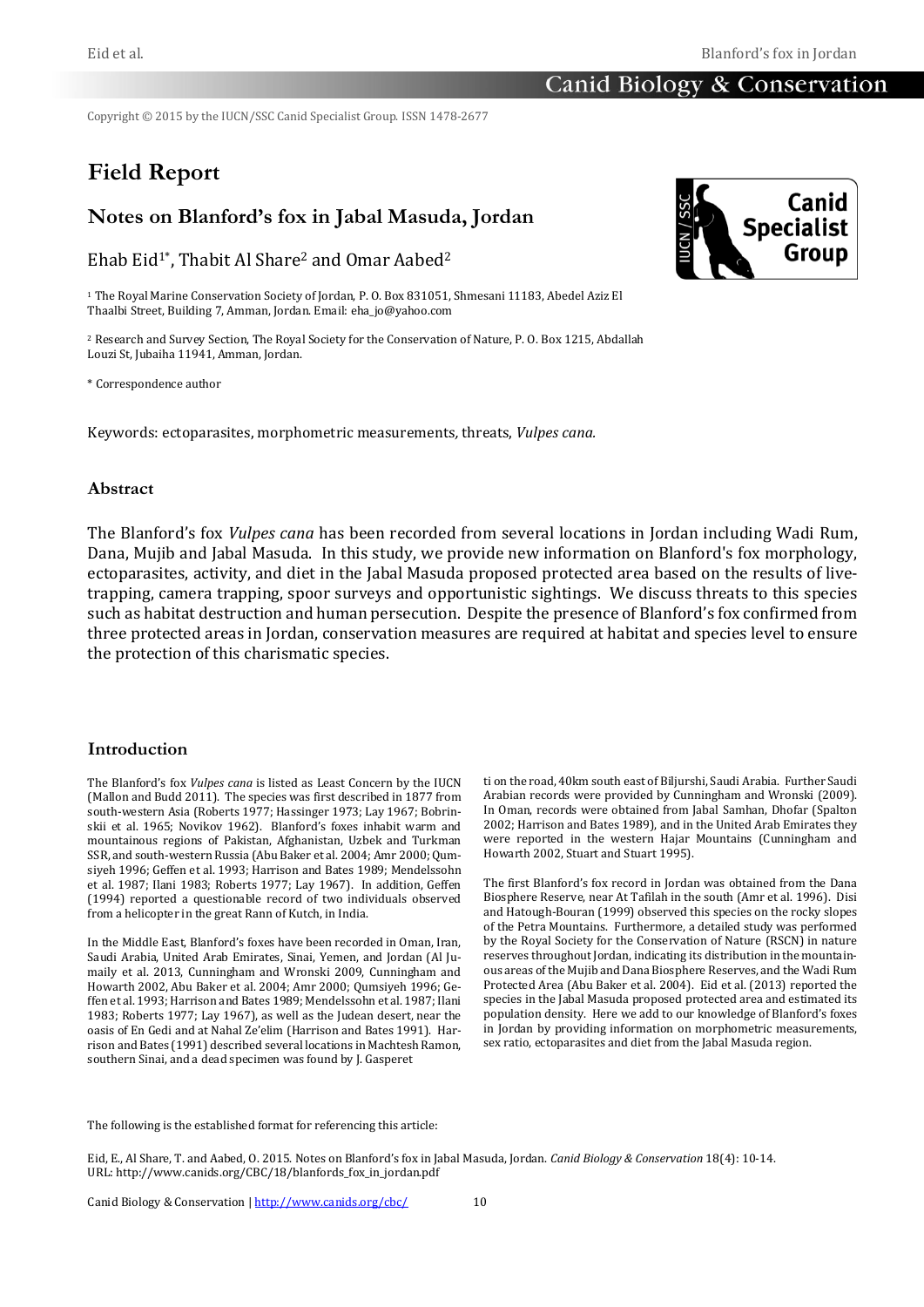# **Methods**

#### *Study area*

The Jabal Masuda proposed protected area is located along the southern highlands of Jordan and covers an area of 295km<sup>2</sup>. The site holds three major habitats namely limestone mountains, scattered sandy areas and sandstone escarpments. The study focused on the sandstone escarpments, which constitute 67km<sup>2</sup> (22%) of Jabal Masuda and are characterised by rigid sandstone mountains and deep wadis (Figure 1). Blanford's fox has been confirmed in this area.



Figure 1. The study area in Jabal Masuda, Jordan.

#### *Live-trapping*

A total of 278 trapping nights were performed using 20 medium sized box traps manufactured locally (100 x 40cm). Traps were placed in wadis, open areas and rocky slopes depending mainly on accessibility. All traps were left *in situ* for four successive nights and hidden as much as possible to provide shelter for the captured animals as well as to protect the traps from being taken by local people. Traps were checked every morning and reset late in the afternoon using sardines as bait. When a fox was captured, it was marked by clipping some hair from different parts of the animal's body, identified, sexed and measured with a digital caliper and a measuring tape, after which the fox was released at the same capture site. In addition, droppings at the capture site were examined by teasing them apart by hand to identify food items. We used t-tests to compare males versus females captured and considered relationships significant if p<0.05.

### *Camera-trapping*

A total of 130 camera-trapping nights were performed, using ten camera traps (Stealth Cam 1550, Grand Prairie, Texas, USA). Cameras were fixed to stones, shrubs or trees at different locations inside the study area, and baited with chicken viscera placed 4-5m in front of the camera. Seven cameras were programmed for still photos, while three were set on video mode. Cameras were placed in the late afternoon and removed in the early morning of the following day. Information was collected on a daily basis and distinguishing features, times and dates were used to identify species recorded.

#### *Spoor identification*

A total of eight spoor routes were performed. This method involved selecting a starting point randomly, with researchers walking parallel to each other, depending on the topography of the land. All signs of Blanford's fox presence such as footprints, droppings, dens, dead specimens, skulls or bones were recorded. Records of other carnivores were also gathered. Route lengths varied from 0.47 to 2.01 km.

#### *Opportunistic observations*

These include other opportunistic field observations (i.e. sightings, spoor, droppings and skeletal remains) of Blanford's fox that were not conducted during the designed field study, and mapped accordingly.

### **Results**

A total of 27 Blanford's foxes were live captured, including nine recaptures (9M:9F), indicating a sex ratio of 1:1. Table 1 presents morphometric measurements for captured individuals. There were no significant differences in measures of male and female foxes captured, except forearm measurements. Measurements are compared to those from other studies (Table 2).

All captured foxes were examined for ectoparasites, with a single tick species collected (*Rhipicephalus senegalensis* Acarina: Ixodidae). All ticks were located on the ears and cheeks. We found ticks on each fox.

Further investigation on Blanford's fox activity was performed during the survey after analysing photos obtained from camera-trapping. Out of 30 camera trap images obtained, 19 were of Blanford's foxes. Red foxes were recorded on occasion. It was observed that Blanford's fox activity started at 1700hrs (sunset), increased by 2200hrs until 0525hrs and reached a peak at 0400hrs (Figure 2). This is in accordance with Geffen et al. (2003) who stated that the onset of activity was triggered by dim light (sunset).

Eleven Blanford's fox droppings were collected and examined. Phoenician juniper *Juniperus phoenicea* fruits were found in almost 90.9% of the droppings. Goat hair, invertebrates and unidentified bones were also found.

# **Discussion**

Eid et al. 2013 described Jabal Masuda as a new locality in Jordan for the presence of Blanford's fox, effectively extending our knowledge of its distribution. No sexual dimorphism was observed in the captured specimens, but there was a slight variation in colouration, with females having darker ears. In addition, it seems that the population found in the United Arab Emirates is stockier (Stuart and Stuart 1995).

Jabal Masuda is characterised by a diverse and overlapping mixture of landscapes and habitats. The site where Blanford's foxes were recorded was typified by a rigid sandstone mountainous area with steep wadi walls, open areas and wadis. The majority of captures occurred in the rigid and steep wadi walls. Upon release the animals headed directly to the wadi walls, climbing among the rocks until they were out of sight. In contrast, released red foxes ran towards open areas and wadis, and avoided the steep walls. The ability of the Blanford's fox to climb steep slopes is well known (Eid et al. 2013).

The tick *Rhipicephalus senegalensis* was found on all foxes trapped. Walker and Koney (1999) reported *R. senegalensis* in domestic goats.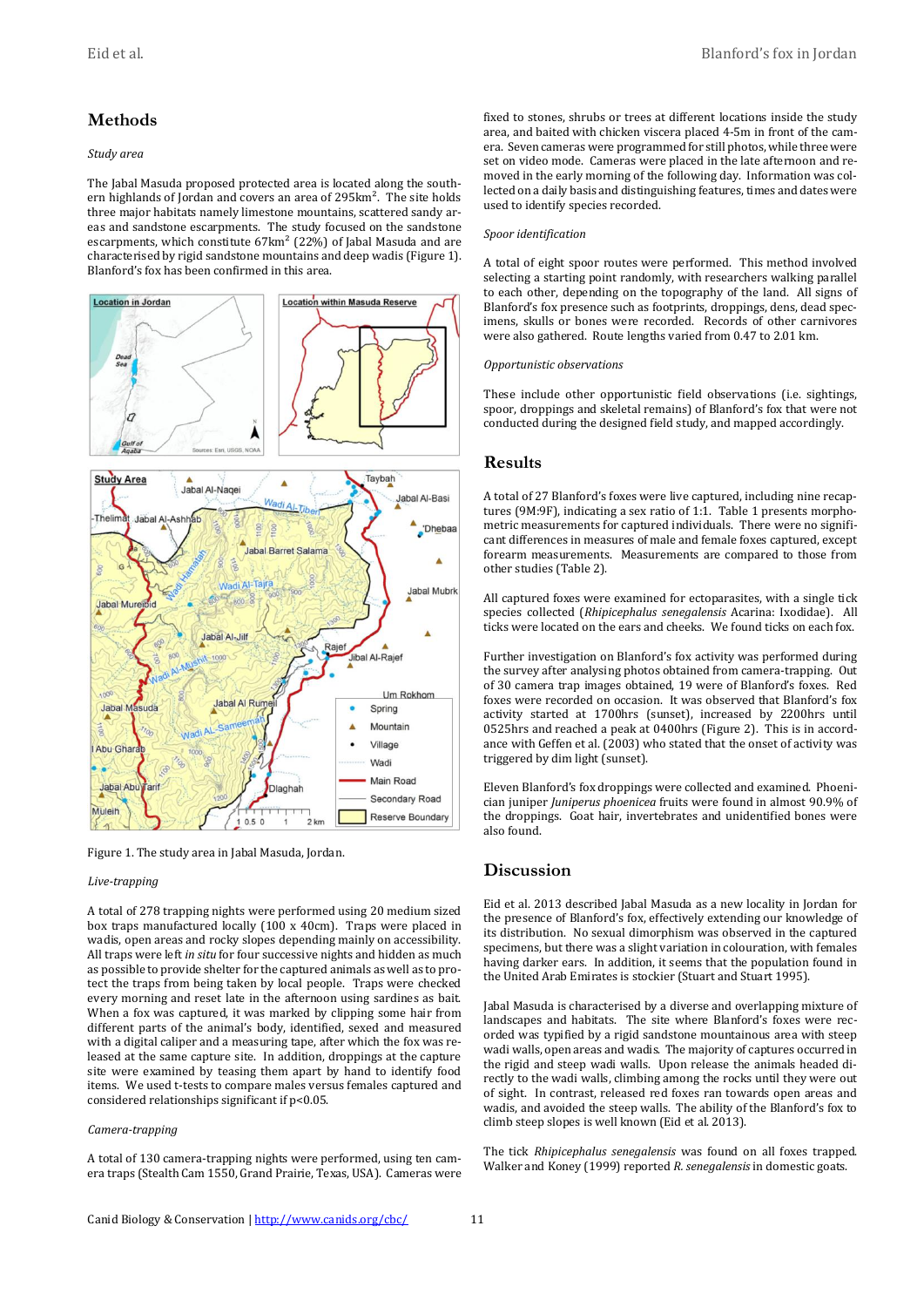| No.            | Sex    | Weight (kg) | Morphmetric Data (mm) |       |      |      |      |            |            |  |
|----------------|--------|-------------|-----------------------|-------|------|------|------|------------|------------|--|
|                |        |             | H B                   | T     | FA   | ΗF   | Е    | <b>HPD</b> | <b>FPD</b> |  |
|                | Male   | 1.50        | 420                   | 345   | 64   | 90   | 74   | 10.7       | 10.2       |  |
| $\overline{c}$ | Male   | 1.50        | 454                   | 320   | 68   | 103  | 71   | 20.7       | 20.7       |  |
| 3              | Male   | 1.25        | 463                   | 324   | 63   | 95   | 84   | 20.9       | 20.2       |  |
| 4              | Female | 1.25        | 463                   | 324   | 63   | 95   | 84   | 20.9       | 20.2       |  |
| 5              | Female | 1.00        | 388                   | 322   | 55   | 90   | 70   | 20.4       | 20.2       |  |
| 6              | Male   | 1.00        | 418                   | 310   | 59   | 89   | 74   | 20.6       | 20.4       |  |
| 7              | Male   | 1.00        | 435                   | 340   | 65   | 104  | 81   | 20.9       | 20.3       |  |
| 8              | Male   | 1.45        | 460                   | 350   | 20   | 101  | 70   | 38.8       | 28.2       |  |
| 9              | Female | 1.35        | 428                   | 270   | 51   | 90   | 82   | 20.0       | 30.0       |  |
| 10             | Male   | 1.75        | 413                   | 308   | 55   | 93   | 75   | 33.4       | 34.1       |  |
| 11             | Female | 1.35        | 411                   | 303   | 66   | 88   | 81   | 21.6       | 26.9       |  |
| 12             | Female | 1.25        | 396                   | 305   | 55   | 97   | 61   | 28.0       | 22.0       |  |
| 13             | Female | 1.75        | 436                   | 338   | 53   | 87   | 82   | 27.9       | 28.5       |  |
| 14             | Female | 1.55        | 440                   | 340   | 57   | 94   | 81   | 31.3       | 25.7       |  |
| 15             | Female | 1.50        | 424                   | 315   | 59   | 83   | 74   | 27.2       | 27.5       |  |
| 16             | Female | 1.30        | 449                   | 224   | 59   | 91   | 75   | 26.0       | 29.1       |  |
| 17             | Male   | 1.25        | 384                   | 346   | 55   | 84   | 73   | 23.6       | 34.5       |  |
| 18             | Male   | 1.35        | 431                   | 336   | 55   | 92   | 84   | 27.3       | 32.0       |  |
| Mean           |        |             |                       |       |      |      |      |            |            |  |
|                | Male   | 1.34        | 430.9                 | 331.0 | 56.0 | 94.6 | 76.2 | 24.1       | 24.5       |  |
|                | Female | 1.37        | 426.1                 | 304.6 | 57.6 | 90.6 | 76.7 | 24.8       | 25.6       |  |
| Std. deviation | Male   | 0.24        | 25.6                  | 15.9  | 14.3 | 6.8  | 5.4  | 8.2        | 8.2        |  |
|                | Female | 0.21        | 24.4                  | 36.8  | 4.8  | 4.3  | 7.5  | 4.1        | 3.8        |  |

Table 1: Morphometric measurements of Blanford's fox from Jabal Masuda, Jordan. HB: Head and Body Length; T: Tail Length; FA: Forearm Length; HF: Hindfoot Length; E: Ear Length; HPD: Hindfoot Pad Length; FPD: Forearm Pad Length.

Table 2: Comparative morphometric measurements of Blanford's fox from Jabal Masuda, Jordan. HB: Head and Body Length (mm), T: Tail Length (mm), HF: Hind Foot Length (mm), E: Ear Length (mm), and WT: Weight (kg).

| Measurement | Jabal Masuda, Jordan<br>(this study) |        | Geffen et al. 2004, Is-<br>rael |        |      | Smith et al. 2003,<br><b>United Arab Emirates</b> |      | Cunningham and<br>Howarth 2002.<br><b>United Arab Emirates</b> |       | Harrison<br>and Bates<br>1991.<br>Oman, Is-<br>rael, Si-<br>nai |
|-------------|--------------------------------------|--------|---------------------------------|--------|------|---------------------------------------------------|------|----------------------------------------------------------------|-------|-----------------------------------------------------------------|
| Sex         | Male                                 | Female | Male                            | Female | Male | Female                                            | Male | Female                                                         | $---$ | $---$                                                           |
| HB          | 431                                  | 426    | 427                             | 411    | 744  | 711                                               | 752  | 715                                                            | 383   | 746                                                             |
| т           | 331                                  | 305    | 324                             | 317    | 328  | 322                                               | 332  | 317                                                            | 314   | 337                                                             |
| HF          | 95                                   | 91     | 92                              | 93     | 98   | 93                                                | 100  | 94                                                             | 91    | 97                                                              |
| E           | 76                                   | 77     | 80                              | 78     | 86   | 86                                                | 85   | 87                                                             | 85    | 82                                                              |
| <b>WT</b>   | 1.34                                 | 1.37   | 1.00                            | 1.00   | 1.2  | 1.3                                               | 1.27 | 1.21                                                           | 1.00  | 0.87                                                            |

Thus their presence on the foxes could be attributed to the relatively high number of livestock present at the site during the survey. Blanford's foxes eat insects from carcasses, and in some cases the hunting of goat kids may have occurred (Stuart et al. 2003). This information adds to our knowledge of the parasite species associated with Blanford's fox, and highlights the need for further research on its interactions with humans and their livestock.

An interesting addition to the Blanford's fox diet in Jordan was the presence of Phoenician juniper fruit. It was the dominant component in faecal remains and was found in large quantities in the survey area, both on trees and on the ground. Juniper forest constitutes 28km<sup>2</sup> (9.4%) of the total area of Jordan and is under threat from wood cutting, induced fires and habitat degradation. In addition, climatic conditions and drought are leading to a decline of these forests. Fruit ripens in the winter (October to February), and is a major food source for several bird and mammal species. Juniper is considered a medicinal plant (Swanston-Flatt et al. 1990) with sweet tasty fruits, which could explain the foxes' preference for it; they may also have an ecological role in seed dispersal (Herrera 1989). Silva et al. (2005) studied the role of the culpeo *Pseudalopex culpaeus* as a seed disperser, and found that the germination and viability of some seeds of *Porelieria chilensis* was reduced.

In contrast, germination of *Schinus molle* was increased by 50% and no effect on viability was observed. Graae et al. (2004) studied the role of the Arctic fox *Vulpes lagopus* as a seed disperser of Greenlandic plant species and found that the foxes were able to provide long-distance dispersal of seeds otherwise lacking morphological adaptations for dispersal over long distances.

In addition to juniper fruits, Coleopterans, goat hair and unidentified bones were also present in the Jabal Masuda fox diet. Cunningham and Howarth (2002) stated that Blanford's fox diet consisted mainly of invertebrates and fruits in the UAE. Geffen et al. (1992) and Ilany (1983) found that Blanford's foxes were primarily insectivorous and frugivorous, whereas Roberts (1977) found them to be largely frugivorous in Pakistan.

Roberts (1997) stated that the tip of the tail is generally black, but may be white in some specimens. This variation was noticed in this study, where two specimens (11% of those captured) had a white tail tip (Figure 3), but was not mentioned by Abu Baker et al. (2004) in the extensive surveys carried out in Jordan. Smith et al. (2001) considered the white-tipped tail a genetic variation among the UAE population and not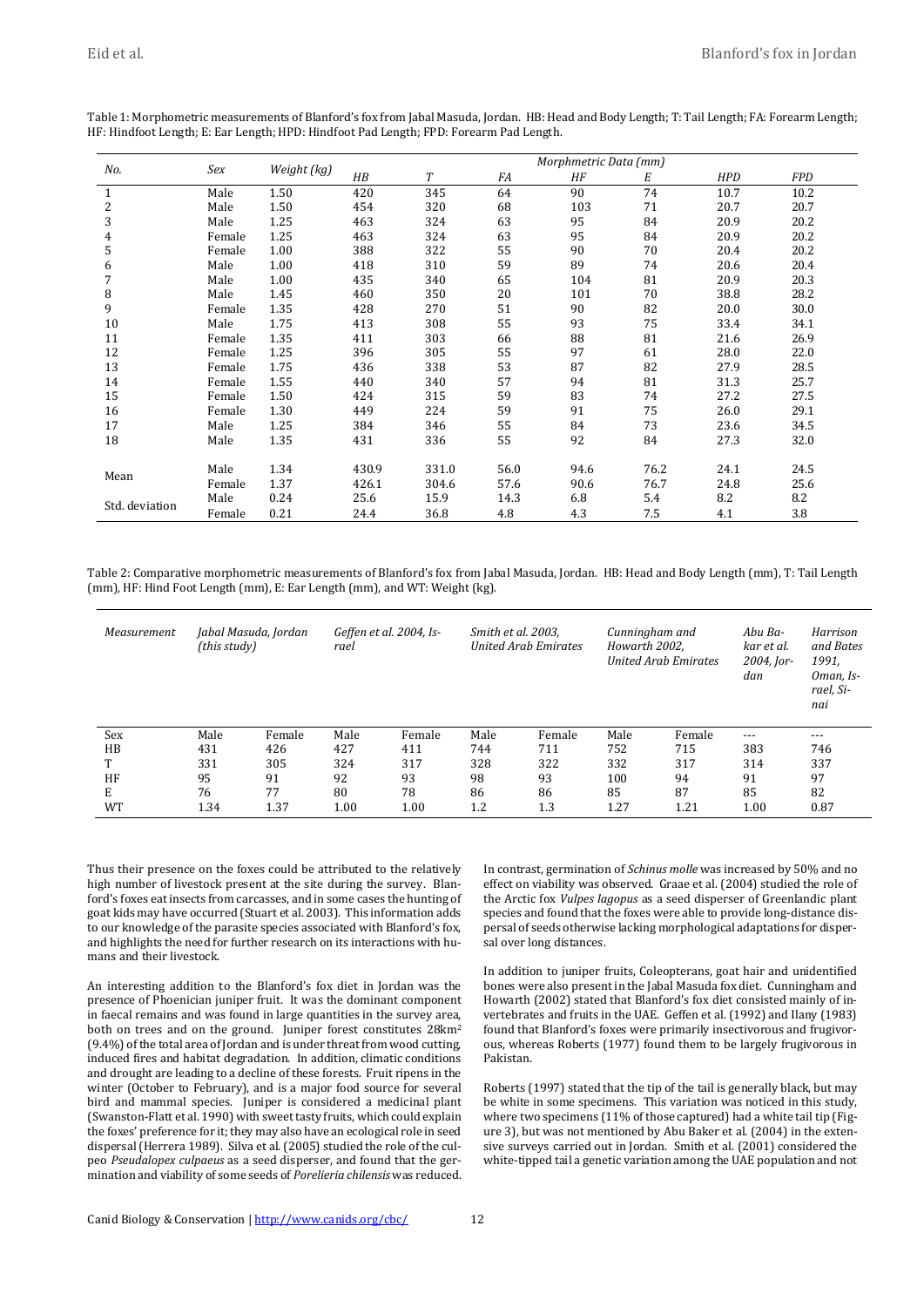an abnormality as reported by Stuart and Stuart (1995). This was verified by two pups at the Breeding Centre for Endangered Arabian Wildlife (Sharjah), one with a black tip and the other with a white tip to their tails, with the white tip evidently inherited from the father who also had a white-tipped tail. In the UAE approximately 20% of Blanford's foxes trapped, photographed or killed on roads showed white-tipped tails (Llewellyn-Smith 2000; Cunningham and Howarth. 2002).



Figure 2. Example camera trap photos of Blanford's fox recorded in Jabal Masuda, Jordan.



Figure 3. Blanford's fox with white-tipped tail captured during the survey in Jabal Masuda, Jordan.

In addition to habitat destruction, human persecution is a major threat to Blanford's foxes in Jordan (Baker et al. 2004). We consider the small area of suitable habitat (i.e. the sandstone mountains in south western regions of Jordan) that renders the species vulnerable among fox species in Jordan. Interviews showed that local people do not differentiate between foxes in Jordan (Abu Baker et al. 2004), and the reported use of fox meat as a medicine, and body parts, especially tails, by Beduins was confirmed by a red fox tail observed hanging inside a car in Ma'an city.

# **Acknowledgements**

Our appreciation is extended to the Embassy of the Netherlands in Amman, Jordan, for their extremely generous support with this project. Our thanks also go to the Royal Society for the Conservation of Nature for their work in protecting habitats and species in Jordan. The support provided by Mr Malik Al Owaji, Mr Yasine Ananbeh and Mr Akram Ma'akbeh is also greatly appreciated. Our gratitude goes to Mr Ahmad Al Za'areer for his valuable assistance in reading this manuscript. Thanks are extended to Natalia Boulad for map preparations. We are also grateful to Zuhair Amr for his enormous contributions to enriching our knowledge and understanding of the fauna of Jordan.

# **References**

Abu Baker, M., Al-Omari, K., Qarqaz, M., Khaled, Y., Yousef, M. and Amr, Z. 2004. On the current status and distribution of the Blanford's fox, *Vulpes cana* Blanford, 1877, in Jordan (Mammalia: Carnivora: Canidae). *Turkish Journal of Zoology* 28:1-6.

Amr, Z.S. 2000. Jordan Country Study on Biological Diversity: Mammals of Jordan. United Nations Environment Program, Amman, Jordan.

Amr, Z.S., Kalishaw, G., Yousef, M., Chilcot, B,J. and Al-Budari, A. 1996. Carnivores of Dana Nature Reserve (Carnivora: Canidae, Hyaenidae and Felidae), Jordan. *Zoology in the Middle East* 13:5-6.

Bobrinskii, N.A., Kuznetsov, B.A. and Kuzyakin, A.P. 1965. *Key to the Mammals of the USSR, 2nd edition*. Proveshchenie, Moscow, Russia.

Cunningham, P.L. and Howarth, B. 2002. Notes on the distribution and diet of Blanford's fox, *Vulpes cana* Blanford, 1877 from the United Arab Emirates. *Zoology in the Middle East* 27:21-28.

Cunningham, P.L. and Wronski, T. 2009. Blanford's fox confirmed in the At-Tubaiq protected area (northern Saudi Arabia) and the Ibex Reserve (Central Saudi Arabia). *Canid News* 75:157-161.

Disi, A.M. and Hatough-Bouran, A. 1999. Biodiversity of the terrestrial vertebrate fauna of Petra (Jordan). *Časopis Národního Muzea, Řada Přírodovědecká* 168:83-98.

Eid, E., Boulad, B., Al Share, T., Abed, O. and Hageer, Y. 2013. Population density of the Blanford's fox, *Vulpes cana* in Jordan. *Vertebrate Zoology* 63:241-245.

Geffen, E., Hefner, R., Macdonald, D.W. and Ucko. M. 1993. Biotope and distribution of Blanford's fox. *Oryx* 27:104-108.

Geffen E, Hefner R and Wright P. 2004. Blanford's fox (*Vulpes cana*). Pp. 194-198 in C. Sillero-Zubiri, M. Hoffmann and D.W. Macdonald (eds.), *Canids: Foxes, Wolves, Jackals and Dogs. Status Survey and Conservation: Action Plan*. IUCN, Gland, Switzerland.

Geffen, E., Hefner, R., Macdonald, D.W. and Ucko, M. 1992. Diet and foraging behavior of Blanford's fox, *Vulpes cana*, in Israel. *Journal of Mammalogy* 73:395-402.

Graae, B.J., Pagh, S. and Bruun, H.H. 2004. An experimental evaluation of the arctic fox (*Alopex lagopus*) as a seed disperser. *Arctic, Antarctic and Alpine Research* 36:468-473.

Harrison, D. and Bates, P.J. 1989. Observations on two mammal species new to the Sultanate of Oman, *Vulpes cana* Blanford, 1877 (Carnivora: Canidae) and *Nycteris thebaica* Geoffroy, 1818 (Chiroptera: Nycteridae). *Bonner Zoologische Beitraege* 40:73-77.

Harrison, D. and Bates, P.J. 1991. *The Mammals of Arabia*. Harrison Zoological Museum Publications, Sevenoaks, UK.